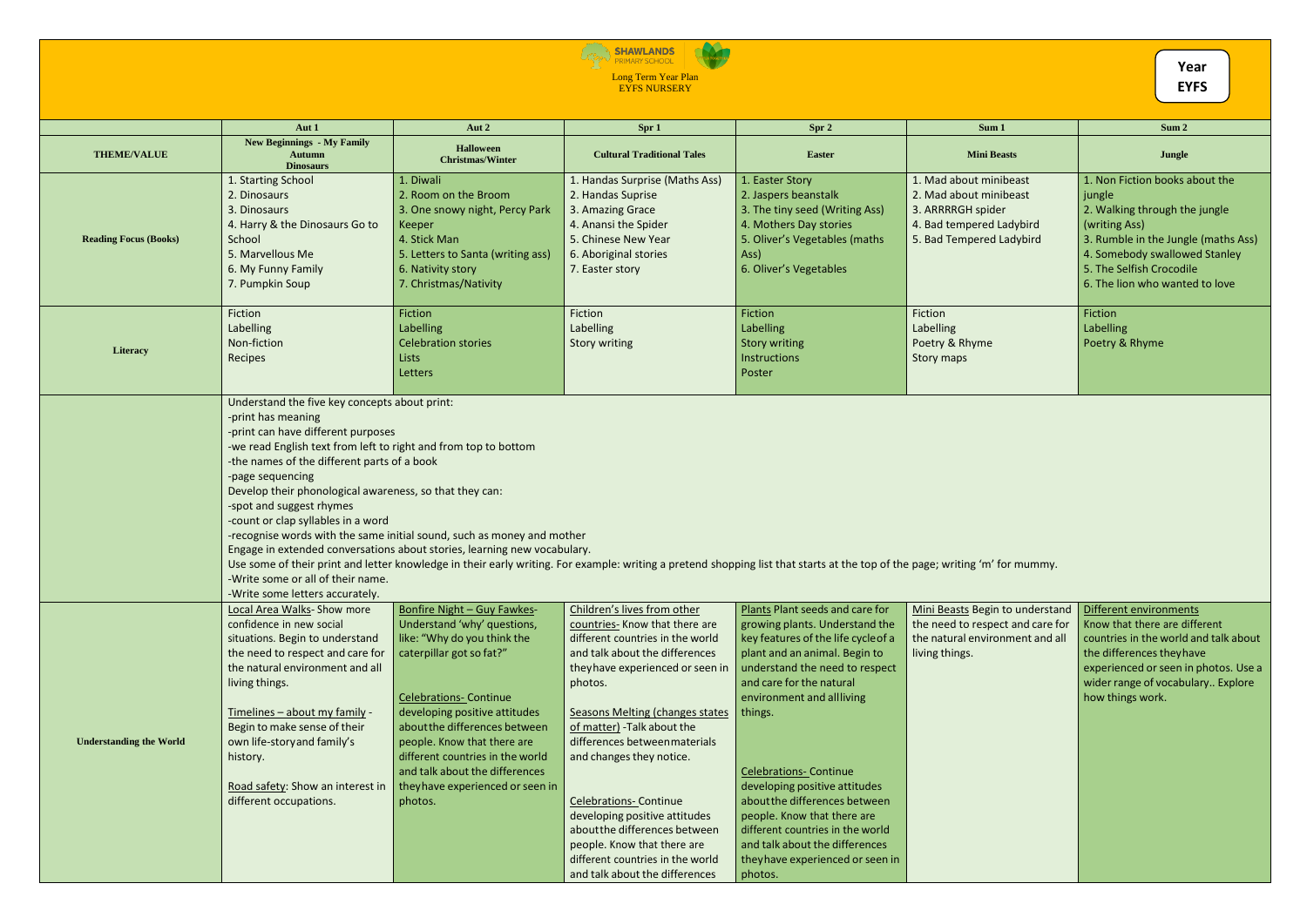|                                   |                                      |                                    | they have experienced or seen in                                         |                                        |                                   |                                        |
|-----------------------------------|--------------------------------------|------------------------------------|--------------------------------------------------------------------------|----------------------------------------|-----------------------------------|----------------------------------------|
|                                   |                                      |                                    | photos.                                                                  |                                        |                                   |                                        |
|                                   |                                      |                                    |                                                                          |                                        |                                   |                                        |
|                                   | <b>Autumn Collages Use all their</b> | <b>Christmas Crafts- Explore</b>   | Aboriginal Art (colour printing)                                         | <b>Easter Crafts Explore different</b> | Minibeast music exploration       | Patterns and prints Create closed      |
|                                   |                                      |                                    |                                                                          |                                        |                                   |                                        |
|                                   | senses in hands-on exploration       | different materials freely, to     | Explore colour and colour-                                               | materials freely, to develop their     | Play instruments with increasing  | shapes with continuous lines, and      |
|                                   | of natural materials. Explore        | develop theirideas about how to    | mixing.                                                                  | ideas about how to use them and        | control to express their feelings | beginto use these shapes to            |
|                                   | collections of materials with        | use them and what to make.         |                                                                          | what to make. Develop their            | and ideas.                        | represent objects.                     |
|                                   | similar and/or different             | Develop their own ideas and        |                                                                          | own ideas and then decide              |                                   |                                        |
|                                   | properties.                          | then decide which materials to     | Charanga: Everyone Remember                                              | which materials to use to              |                                   |                                        |
|                                   | Portraits in different media         | use to express them. Join          | and sing entire songs. Sing the                                          | express them. Join different           | Charanga: Big Bear Funk           |                                        |
|                                   |                                      | different materials and explore    | pitch of a tone sung by another                                          | materials and explore different        | Remember and sing entire          |                                        |
|                                   | Charanga: ME Remember and            | different textures.                | person ('pitch match'). Sing the                                         | textures.                              | songs. Sing the pitch of a tone   | Charanga: Reflect, Rewind and          |
|                                   | sing entire songs. Sing the pitch    |                                    | melodic shape (moving melody,                                            |                                        | sung by another person ('pitch    | <b>Replay Remember and sing entire</b> |
|                                   | of a tone sung by another            |                                    | such as upand down, down and                                             |                                        | match'). Sing the melodic shape   | songs. Sing the pitch of a tone sung   |
|                                   | person('pitch match'). Sing the      | Diwali lamps Explore different     | up) of familiar songs. Create                                            |                                        | (moving melody, such as upand     | by another person ('pitch match').     |
|                                   | melodic shape (moving melody,        | materials freely, to develop their | their own songs or improvise a                                           |                                        | down, down and up) of familiar    | Sing the melodic shape (moving         |
|                                   | such as upand down, down and         | ideas about how to use them and    | song aroundone they know.                                                | Charanga: Our world Remember           | songs. Create their own songs or  | melody, such as upand down, down       |
|                                   | up) of familiar songs. Create        | what to make. Develop their        |                                                                          | and sing entire songs. Sing the        | improvise a song aroundone        | and up) of familiar songs. Create      |
|                                   | their own songs or improvise a       | own ideas and then decide          |                                                                          | pitch of a tone sung by another        | they know.                        | their own songs or improvise a song    |
|                                   |                                      | which materials to use to          |                                                                          |                                        |                                   | aroundone they know.                   |
|                                   | song around one they know.           |                                    |                                                                          | person('pitch match'). Sing the        |                                   |                                        |
|                                   |                                      | express them. Join different       |                                                                          | melodic shape (moving melody,          |                                   |                                        |
|                                   | Dinosaurs-Respond to what            | materials and explore different    |                                                                          | such as upand down, down and           |                                   |                                        |
|                                   | they have heard, expressing their    | textures.                          |                                                                          | up) of familiar songs. Create          |                                   |                                        |
|                                   | thoughts and feelings. Take part     |                                    |                                                                          | their own songs or improvise a         |                                   |                                        |
|                                   | in simple pretend play, using an     |                                    |                                                                          | song around one they know.             |                                   |                                        |
|                                   | objectto represent something         | Charanga: My stories-              |                                                                          |                                        |                                   |                                        |
|                                   | else even though they arenot         | Remember and sing entire           |                                                                          |                                        |                                   |                                        |
| <b>Expressive Arts and Design</b> | similar.                             | songs. Sing the pitch of a tone    |                                                                          |                                        |                                   |                                        |
|                                   | Begin to develop complex             | sung by another person ('pitch     |                                                                          |                                        |                                   |                                        |
|                                   | stories using small world            | match'). Sing the melodic shape    |                                                                          |                                        |                                   |                                        |
|                                   | equipment like animal sets, dolls    | (moving melody, such as upand      |                                                                          |                                        |                                   |                                        |
|                                   | and dolls houses etc.                | down, down and up) of familiar     |                                                                          |                                        |                                   |                                        |
|                                   | Make imaginative and complex         | songs. Create their own songs or   |                                                                          |                                        |                                   |                                        |
|                                   | 'small worlds' with blocks and       | improvise a song aroundone         |                                                                          |                                        |                                   |                                        |
|                                   | construction kits, such as a city    | they know.                         |                                                                          |                                        |                                   |                                        |
|                                   | with different buildings and a       |                                    |                                                                          |                                        |                                   |                                        |
|                                   | park.                                |                                    |                                                                          |                                        |                                   |                                        |
|                                   |                                      |                                    |                                                                          |                                        |                                   |                                        |
|                                   |                                      |                                    |                                                                          |                                        |                                   |                                        |
|                                   | Portraits Create closed shapes       |                                    |                                                                          |                                        |                                   |                                        |
|                                   | with continuous lines, and begin     |                                    |                                                                          |                                        |                                   |                                        |
|                                   | to use these shapes to represent     |                                    |                                                                          |                                        |                                   |                                        |
|                                   |                                      |                                    |                                                                          |                                        |                                   |                                        |
|                                   | objects. raw with increasing         |                                    |                                                                          |                                        |                                   |                                        |
|                                   | complexity and detail, such as       |                                    |                                                                          |                                        |                                   |                                        |
|                                   | representing a face with a circle    |                                    |                                                                          |                                        |                                   |                                        |
|                                   | and including details. Use           |                                    |                                                                          |                                        |                                   |                                        |
|                                   | drawing to represent ideas like      |                                    |                                                                          |                                        |                                   |                                        |
|                                   | movement or loud noises. Show        |                                    |                                                                          |                                        |                                   |                                        |
|                                   | different emotions in their          |                                    |                                                                          |                                        |                                   |                                        |
|                                   | drawings and paintings, like         |                                    |                                                                          |                                        |                                   |                                        |
|                                   | happiness, sadness, fear etc.        |                                    |                                                                          |                                        |                                   |                                        |
|                                   |                                      |                                    |                                                                          |                                        |                                   |                                        |
|                                   |                                      |                                    |                                                                          |                                        |                                   |                                        |
|                                   |                                      |                                    | Enjoy listening to longer stories and can remember much of what happens. |                                        |                                   |                                        |

Enjoy listening to longer stories and can remember much of what happens. Pay attention to more than one thing at a time, which can be difficult. Uses a wider range of vocabulary.

**Communication & Language**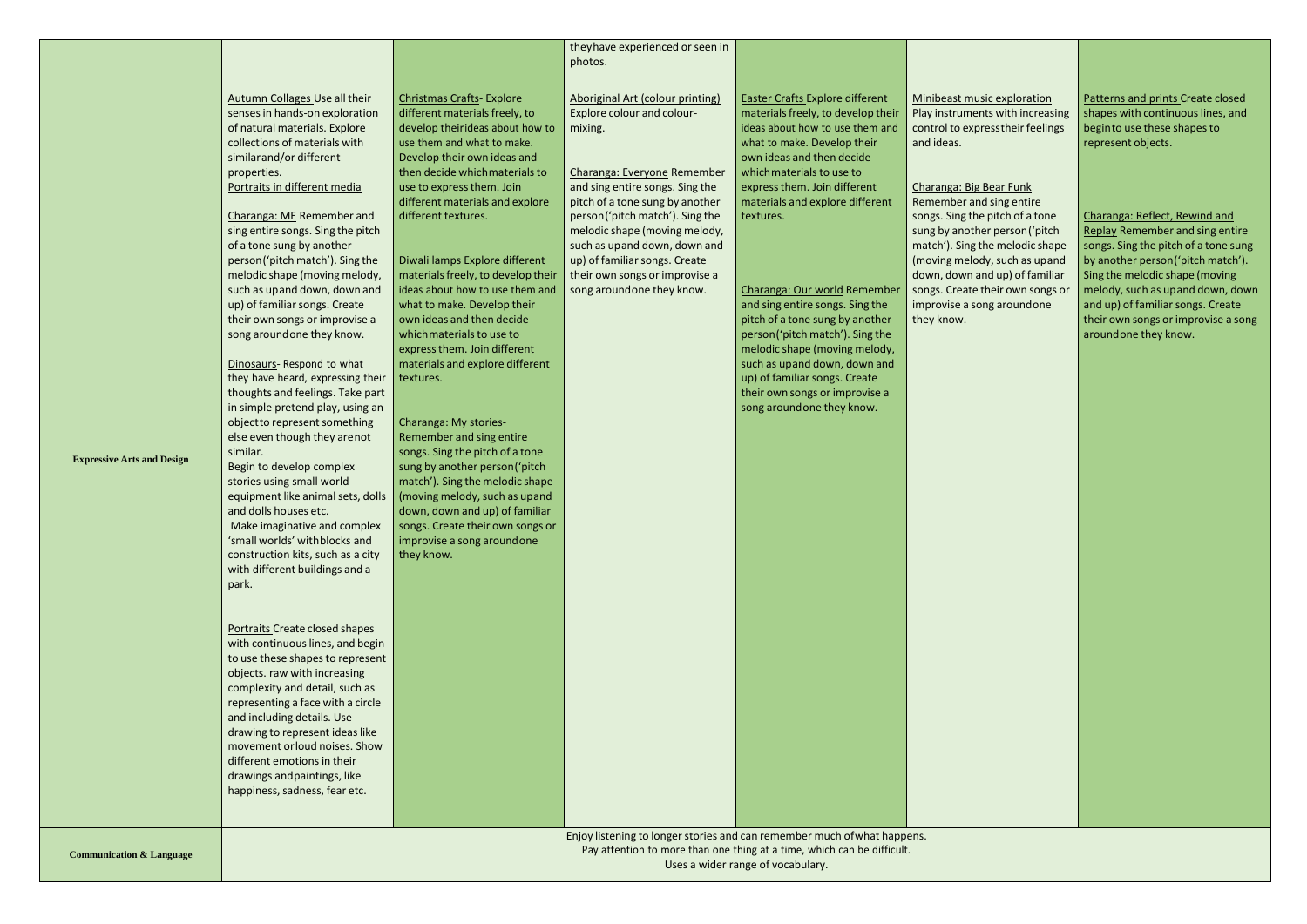|                             | Sing a large repertoire of songs.                                                                                                                                                                                |                                   |                                    |                                                                                                                               |                                                                                                                                                        |        |
|-----------------------------|------------------------------------------------------------------------------------------------------------------------------------------------------------------------------------------------------------------|-----------------------------------|------------------------------------|-------------------------------------------------------------------------------------------------------------------------------|--------------------------------------------------------------------------------------------------------------------------------------------------------|--------|
|                             | Understand a question or instruction that has two parts, such as "Getyour coat and wait at the door".<br>Understand why questions                                                                                |                                   |                                    |                                                                                                                               |                                                                                                                                                        |        |
|                             | Sing a large repertoire of songs.                                                                                                                                                                                |                                   |                                    |                                                                                                                               |                                                                                                                                                        |        |
|                             | Know many rhymes, be able to talk about familiar books, and be able to tell a long story.                                                                                                                        |                                   |                                    |                                                                                                                               |                                                                                                                                                        |        |
|                             | Develop their communication, but may continue to have problems with irregular tenses and plurals, such as 'runned' for 'ran', 'swimmed' for 'swam'.<br>Develop their pronunciation but may have problems saying: |                                   |                                    |                                                                                                                               |                                                                                                                                                        |        |
|                             |                                                                                                                                                                                                                  |                                   |                                    |                                                                                                                               |                                                                                                                                                        |        |
|                             |                                                                                                                                                                                                                  |                                   |                                    | some sounds: r, j, th, ch, and sh                                                                                             |                                                                                                                                                        |        |
|                             |                                                                                                                                                                                                                  |                                   |                                    | multisyllabic words such as 'pterodactyl', 'planetarium' or 'hippopotamus'<br>Use longer sentences of four to six words.      |                                                                                                                                                        |        |
|                             |                                                                                                                                                                                                                  |                                   |                                    | Be able to express a point of view and to debate when they disagreewith an adult or a friend, using words as well as actions. |                                                                                                                                                        |        |
|                             |                                                                                                                                                                                                                  |                                   |                                    | Start a conversation with an adult or a friend and continue it formany turns.                                                 |                                                                                                                                                        |        |
|                             |                                                                                                                                                                                                                  |                                   |                                    | Use talk to organise themselves and their play: "Let's go on a bus you sit there I'll be the driver."                         |                                                                                                                                                        |        |
|                             | Friendships/ All About Me Talk                                                                                                                                                                                   |                                   | All about our friends-Play with    | <b>Healthy food: Make healthy</b>                                                                                             |                                                                                                                                                        |        |
|                             | about their feelings using words                                                                                                                                                                                 |                                   | one or more other children,        | choices about food, drink,                                                                                                    |                                                                                                                                                        |        |
|                             | like 'happy', 'sad', 'angry' or                                                                                                                                                                                  |                                   | extending and elaborating play     | activity and toothbrushing.                                                                                                   |                                                                                                                                                        |        |
|                             | 'worried'. Understand gradually                                                                                                                                                                                  |                                   | ideas. Find solutions to conflicts |                                                                                                                               |                                                                                                                                                        |        |
|                             | how others might be feeling.                                                                                                                                                                                     |                                   | and rivalries. Talk with others to |                                                                                                                               |                                                                                                                                                        |        |
|                             |                                                                                                                                                                                                                  |                                   | solve conflicts.                   |                                                                                                                               |                                                                                                                                                        |        |
|                             |                                                                                                                                                                                                                  |                                   |                                    |                                                                                                                               |                                                                                                                                                        |        |
|                             | <b>Starting school-Increasingly</b><br>follow rules, understanding why                                                                                                                                           |                                   |                                    |                                                                                                                               |                                                                                                                                                        |        |
|                             | they are important. Remember                                                                                                                                                                                     |                                   |                                    |                                                                                                                               |                                                                                                                                                        |        |
|                             | rules without needing an adult                                                                                                                                                                                   |                                   |                                    |                                                                                                                               |                                                                                                                                                        |        |
|                             | to remind them. Become more                                                                                                                                                                                      |                                   |                                    |                                                                                                                               |                                                                                                                                                        |        |
|                             | outgoing with unfamiliar people,                                                                                                                                                                                 |                                   |                                    |                                                                                                                               |                                                                                                                                                        |        |
|                             | in the safe context of their                                                                                                                                                                                     |                                   |                                    |                                                                                                                               |                                                                                                                                                        |        |
| <b>PSED</b>                 | setting.                                                                                                                                                                                                         |                                   |                                    |                                                                                                                               |                                                                                                                                                        |        |
|                             |                                                                                                                                                                                                                  |                                   |                                    |                                                                                                                               |                                                                                                                                                        |        |
|                             | Tidying up responsibilities-                                                                                                                                                                                     |                                   |                                    |                                                                                                                               |                                                                                                                                                        |        |
|                             | Develop their sense of                                                                                                                                                                                           |                                   |                                    |                                                                                                                               |                                                                                                                                                        |        |
|                             | responsibility and membership                                                                                                                                                                                    |                                   |                                    |                                                                                                                               |                                                                                                                                                        |        |
|                             | of a community.                                                                                                                                                                                                  |                                   |                                    |                                                                                                                               |                                                                                                                                                        |        |
|                             |                                                                                                                                                                                                                  |                                   |                                    |                                                                                                                               |                                                                                                                                                        |        |
|                             |                                                                                                                                                                                                                  |                                   |                                    |                                                                                                                               |                                                                                                                                                        |        |
|                             |                                                                                                                                                                                                                  |                                   |                                    |                                                                                                                               | Be increasingly independent in meeting their own care needs, e.g. brushing teeth, using the toilet, washing and drying their hands thoroughly.         |        |
|                             |                                                                                                                                                                                                                  |                                   |                                    |                                                                                                                               | Select and use activities and resources, with help when needed. This helps them to achieve a goal they have chosen, or one which is suggested to them. |        |
|                             |                                                                                                                                                                                                                  |                                   |                                    | Develop appropriate ways of being assertive.                                                                                  |                                                                                                                                                        |        |
|                             |                                                                                                                                                                                                                  |                                   |                                    | Talk with others to solve conflicts.                                                                                          |                                                                                                                                                        |        |
|                             | <b>Exploring Games Continue to</b>                                                                                                                                                                               | Nativity- Increasingly be able to |                                    |                                                                                                                               |                                                                                                                                                        | Sport  |
|                             | develop their movement,                                                                                                                                                                                          | use and remember sequences        |                                    |                                                                                                                               |                                                                                                                                                        | leg an |
|                             | balancing, riding (scooters, trikes                                                                                                                                                                              | and patterns of movements         |                                    |                                                                                                                               |                                                                                                                                                        | music  |
|                             | and bikes) and ball skills. Skip,                                                                                                                                                                                | which are related to music and    |                                    |                                                                                                                               |                                                                                                                                                        | some   |
|                             | hop, stand on one leg and hold a                                                                                                                                                                                 | rhythm.                           |                                    |                                                                                                                               |                                                                                                                                                        | make   |
|                             | pose for a game like musical                                                                                                                                                                                     |                                   |                                    |                                                                                                                               |                                                                                                                                                        |        |
| <b>Physical Development</b> | statues.                                                                                                                                                                                                         |                                   |                                    |                                                                                                                               |                                                                                                                                                        |        |
|                             | Obstacle course- Go up steps                                                                                                                                                                                     |                                   |                                    |                                                                                                                               |                                                                                                                                                        |        |
|                             | and stairs, or climb up                                                                                                                                                                                          |                                   |                                    |                                                                                                                               |                                                                                                                                                        |        |
|                             | apparatus, using alternate feet.                                                                                                                                                                                 |                                   |                                    |                                                                                                                               |                                                                                                                                                        |        |
|                             |                                                                                                                                                                                                                  |                                   |                                    |                                                                                                                               |                                                                                                                                                        |        |
|                             |                                                                                                                                                                                                                  |                                   |                                    |                                                                                                                               |                                                                                                                                                        |        |
|                             |                                                                                                                                                                                                                  |                                   |                                    |                                                                                                                               |                                                                                                                                                        |        |



Sports Day: Skip, hop, stand on one leg and hold a pose for a game like musical statues. Start taking part in some group activities which they make up forthemselves, or in teams.